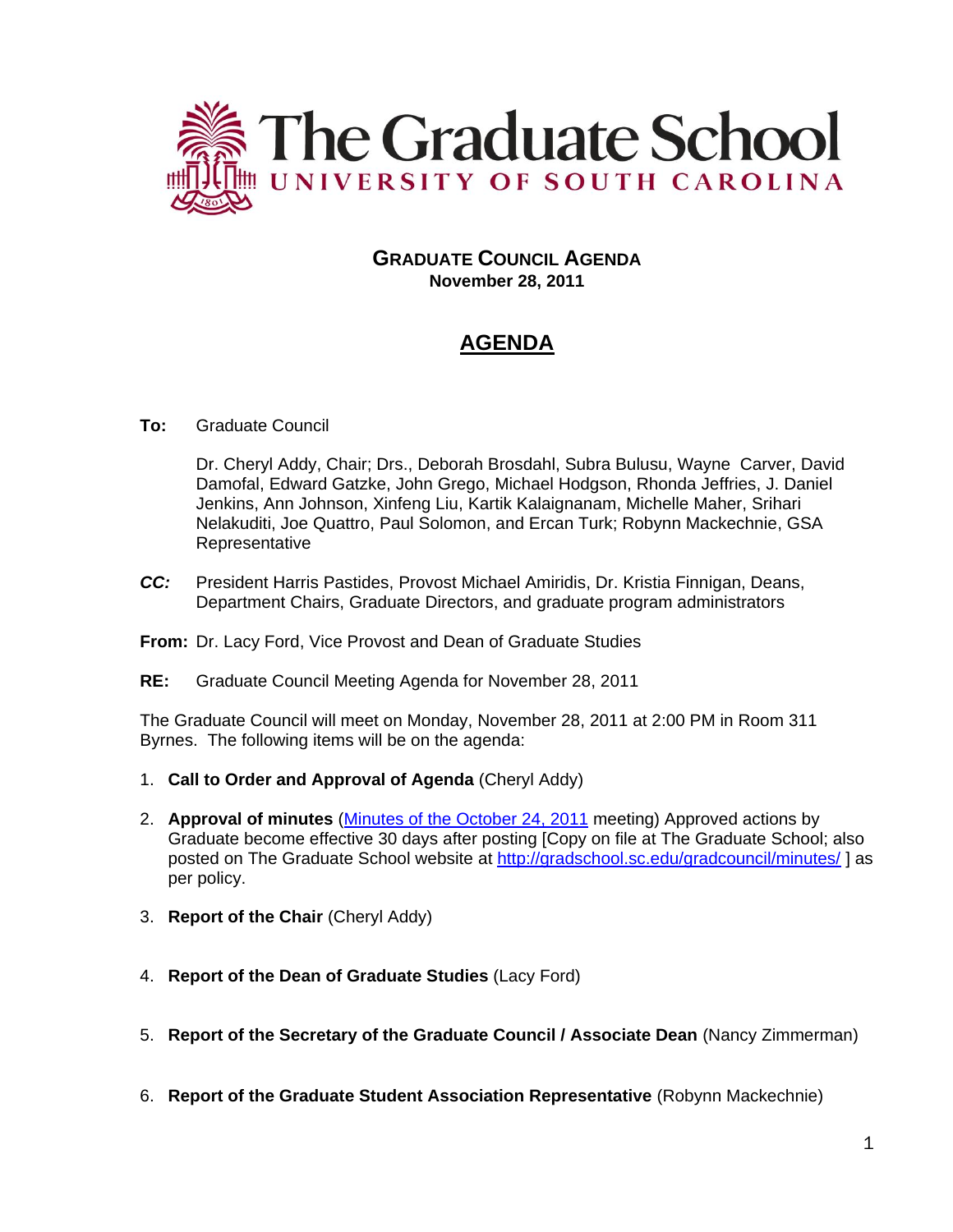## 7. **Report of the Academic Policy and Practices Committee** (Joseph Quattro)

• Progression through PhD degree

## 8. **Report of the 500/600 Level Courses Committee** (Nancy Zimmerman)

### 9. **500-600 Level course approvals:**

Faculty Senate Committee on Curricula and Courses met on Friday, November 11, 2011.

## **Approvals:**

ANTH 600 [ENG 680 and LING 600] – new and cross-listing ENG 680 [ANTH 600 and LING 600] – cross-listing and description LING 600 [ANTH 600 and ENG 680] – cross-listing and description CHEM 541 – prerequisite/corequisite CEM 542 – prerequisite SPTE 501 – new SPTE 530 – change course number to 320 and prerequisite  $MUED$  551 – new MUED 552 – new MUED 533 – prerequisite MUED 534 – prerequisite

The next meeting of the Committee on Curricula and Courses will be held January 13, 2011, at 1:00 PM in Byrnes 311.

## **DED approvals: Spring 2012**  EDTE J713 Action Research Capstone Seminar (3) EDHE J737 Legal Aspects of Higher Education (3)

- 10. **Fellowships and Scholarships Committee** (Wayne Carver)
	- No report

## 11. **Report of Science, Math, and Related Professional Programs Committee** (John Grego)

- No report
- 12. **Report of the Humanities, Social Sciences, Education, and Related Professional Programs Committee** (Deborah Brosdahl)

#### **COLLEGE OF ARTS AND SCIENCES** *Psychology*

Academic Program Action Proposal/Bulletin Change: [AOE QMP change for Experimental Psychology](http://gradschool.sc.edu/gradcouncil/curr_docs/APAEXPPSYCAOEQMP_201141.pdf)

The current proposal provides a rationale for the development of a formal graduate Area of Emphasis (AOE) in Quantitative Methods in Psychology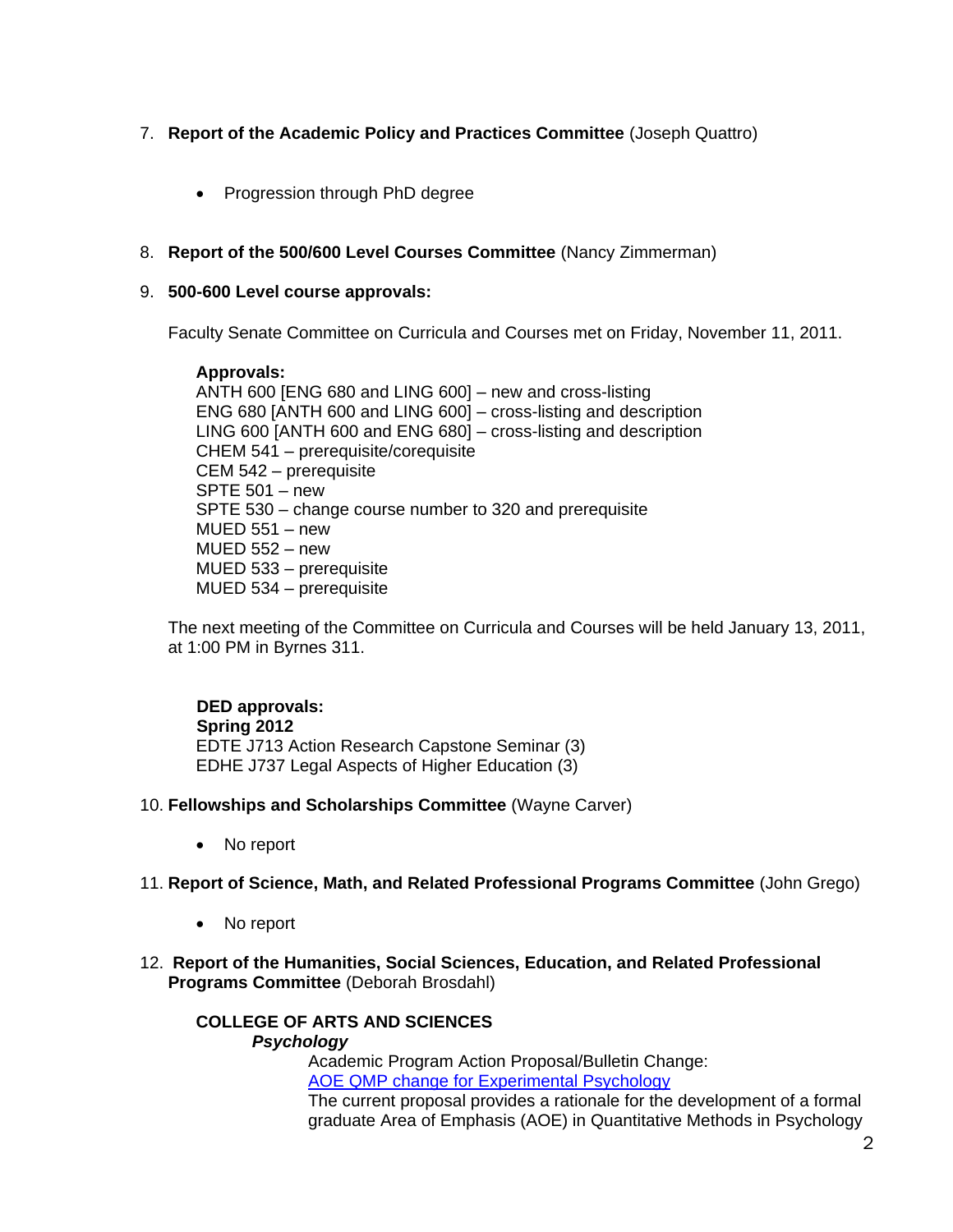for the Experimental Psychology Doctoral Program. The program would serve to strengthen the USC Psychology Department and the greater University of South Carolina in several important ways. It should be noted an area of emphasis already exists, but there are no curricular requirements attached to it.

First, advanced methodology is extremely important in the behavioral sciences and has recently been shown increasing attention by several fields in the behavioral sciences, particularly psychology. A seminal American Psychologist article on the graduate training practices for statistics and methodology in Psychology highlighted the lack of training programs and underutilization of advanced methodologies (Aiken, West, & Millsap, 2009). This publication has served to motivate the field to place increasing emphasis on the development of doctoral programs' statistical training. The unique statistical and methodological challenges in behavioral sciences research along with the field's growing interest in advanced methods is a significant justification for developing a formalized AOE option in the Experimental Doctoral Program in the Psychology Department at the University of South Carolina.

An AOE would enhance the research mission of the program and department. It would attract quantitative faculty and quantitatively oriented graduate students to the department. Because sophisticated quantitative methods are a key component of many research papers and grant applications in the social sciences, the training provided under this AOE would support the research productivity of our students and the faculty they work for.

Additionally, a quantitative AOE will help to attract the highest level graduate students to our program and make them more competitive when they reach the job market. Given the growing interest in advanced quantitative methods in psychology and lack of existing adequate training programs the value of psychologists with quantitative skills has increased. Students with formally designated quantitative specialty training would be more competitive for academic and clinical positions. This is especially true for experimental psychologists who frequently utilize specialized technology requiring specialized analytic techniques.

[Effective: Spring 2012]

Academic Program Action Proposal/Bulletin Change: [AOE QMP new for Clinical-Community Psychology](http://gradschool.sc.edu/gradcouncil/curr_docs/APACCPSYCHAOEQMP_201141.pdf)

The current proposal provides a rationale for the development of a formal graduate Area of Emphasis (AOE) in Quantitative Methods in Psychology for the Clinical-Community Psychology Doctoral Program. The program would serve to strengthen the USC Psychology Department and the greater University of South Carolina in several important ways.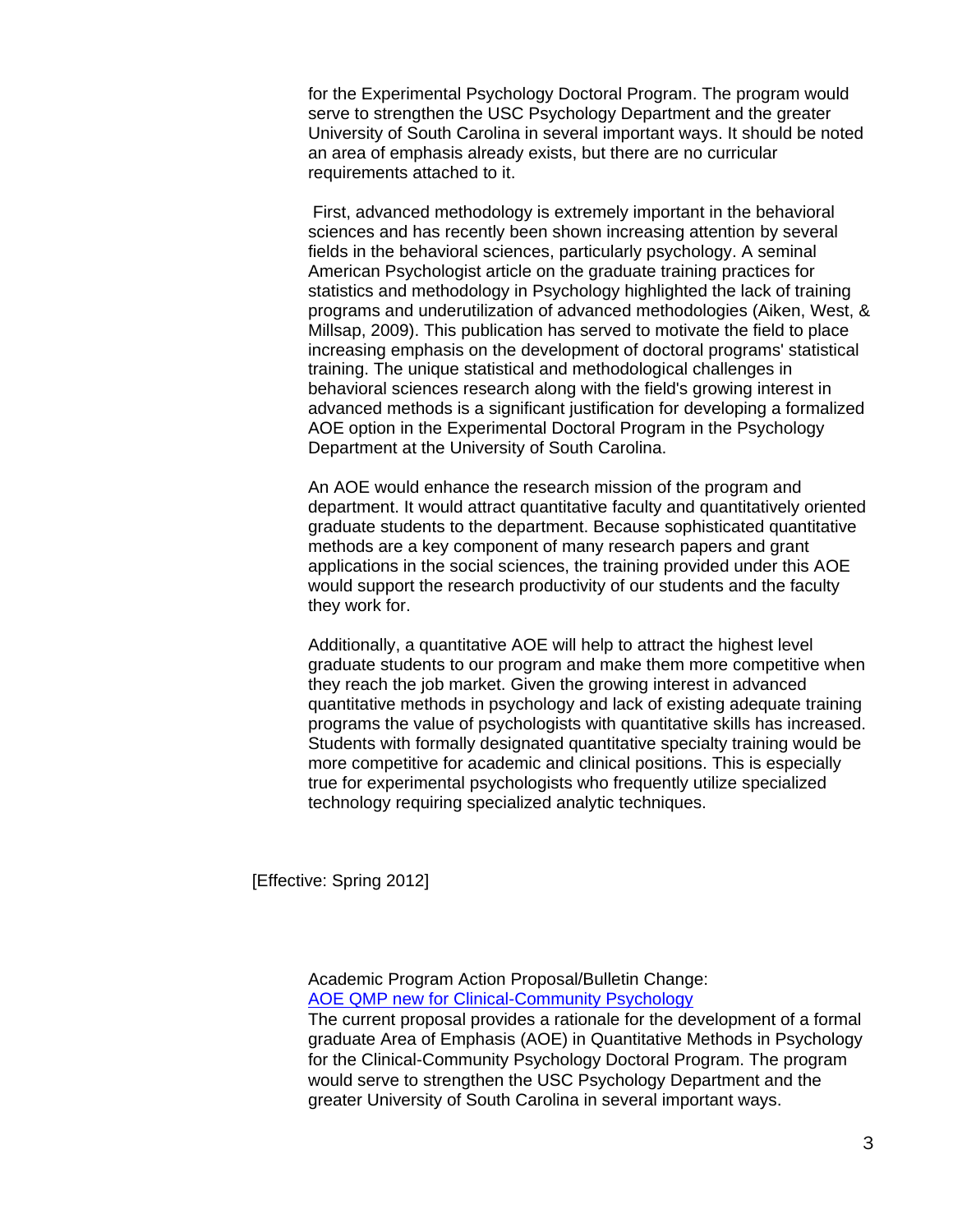First, advanced methodology is extremely important in the behavioral sciences and has recently been shown increasing attention by several fields in the behavioral sciences, particularly psychology. A seminal American Psychologist article on the graduate training practices for statistics and methodology in Psychology highlighted the lack of training programs and underutilization of advanced methodologies (Aiken, West, & Millsap, 2009). This publication has served to motivate the field to place increasing emphasis on the development of doctoral programs' statistical training. The unique statistical and methodological challenges in behavioral sciences research along with the field's growing interest in advanced methods is a significant justification for developing a formalized AOE option in the Clinical-Community Doctoral Program in the Psychology Department at the University of South Carolina.

An AOE would enhance the research mission of the program and department. It would attract quantitative faculty and quantitatively oriented graduate students to the department. Because sophisticated quantitative methods are a key component of many research papers and grant applications in the social sciences, the training provided under this AOE would support the research productivity of our students and the faculty they work for.

[Effective: Spring 2012]

#### Academic Program Action Proposal/Bulletin Change: [AOE QMP new for School Psychology](http://gradschool.sc.edu/gradcouncil/tracking_detail.asp?acad=2011-2012&chart=Humanities)

The current proposal provides a rationale for the development of a formal graduate Area of Emphasis (AOE) in Quantitative Methods in Psychology in the School Psychology Doctoral Degree Program. The AOE would serve to strengthen the USC Psychology Department and the greater University of South Carolina in several important ways.

First, advanced methodology is extremely important in the behavioral sciences and has recently been shown increasing attention by several fields in the behavioral sciences, particularly psychology. A seminal American Psychologist article on the graduate training practices for statistics and methodology in Psychology highlighted the lack of training programs and underutilization of advanced methodologies (Aiken, West, & Millsap, 2009). This publication has served to motivate the field to place increasing emphasis on the development of doctoral programs' statistical training. The unique statistical and methodological challenges In behavioral sciences research along with the field's growing interest in advanced methods is a significant justification for developing a formalized AOE option in the School Psychology Doctoral Program in the Psychology Department at the University of South Carolina.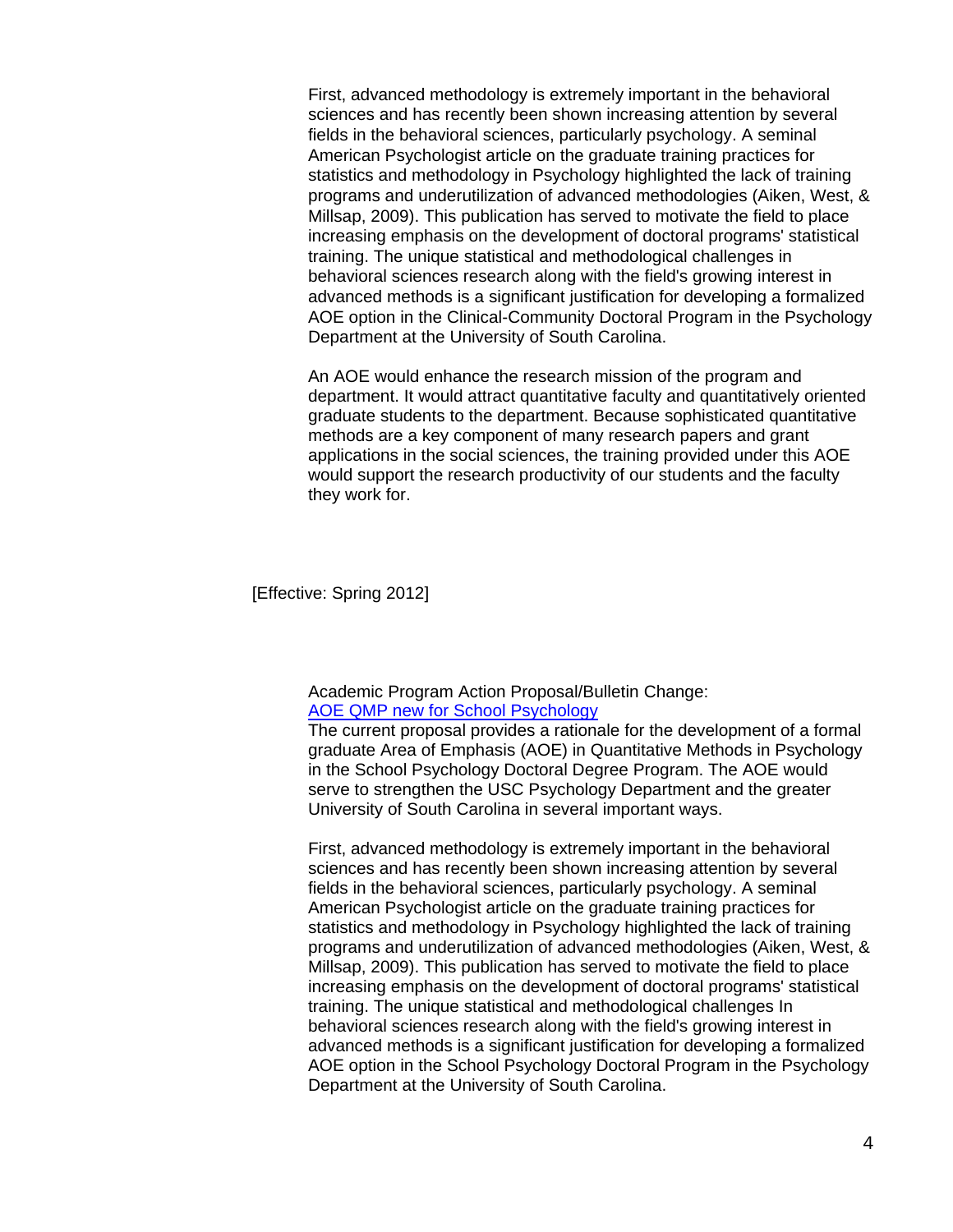An AOE would enhance the research mission of the program and department. It would attract quantitative faculty and quantitatively oriented graduate students to the department. Because sophisticated quantitative methods are a key component of many research papers and grant applications in the social sciences, the training provided under this AOE would support the research productivity of our students and the faculty they work for.

[Effective: Spring 2012]

Academic Program Action Proposal/Bulletin Change: [Experimental Psychology removal of 4 Concentrations](http://gradschool.sc.edu/gradcouncil/curr_docs/APAPSYCHDELETE4AOE_201141.pdf)

- a. Cognitive Psychology
- b. Cognitive Neuroscience
- c. Behavioral Neuroscience
- d. Developmental Psychology

The Ph.D. program in Experimental Program has listed a total of five areas of emphasis in the *Graduate Bulletin*. We would like to delete four of those areas --namely Behavioral Neuroscience, Cognitive Psychology, Cognitive Neuroscience and Developmental Psychology. When we originally used the term area of emphasis, we were doing so to describe areas of expertise in our faculty and thus areas in which we can provide excellent research training. Since that time, areas of emphasis/concentrations has come to mean a set of courses and we do not wish to specify a specific set of courses in any of these areas. It would make our program too rigid and detract from the inherently interdisciplinary nature of training in our field. We will remove all mention of areas of emphasis from our website, Graduate Handbook and of course the *Graduate Bulletin*.

There will be/has been another set of forms for the area of emphasis in Quantitative Psychology which will specify a set of courses.

[Effective: Spring 2012]

Course Change Proposal: [Psychology removal of 18 courses](http://gradschool.sc.edu/gradcouncil/curr_docs/CCPPSYCHINACTIVES_201141.pdf)

- a. PSYC 704 Group Dynamics
- b. PSYC 713 Survey of Psychoeducational Tests and Assessment
- c. PSYC 717 Survey of Personality Theories
- d. PSYC 720 Psychological Intervention with Children and Families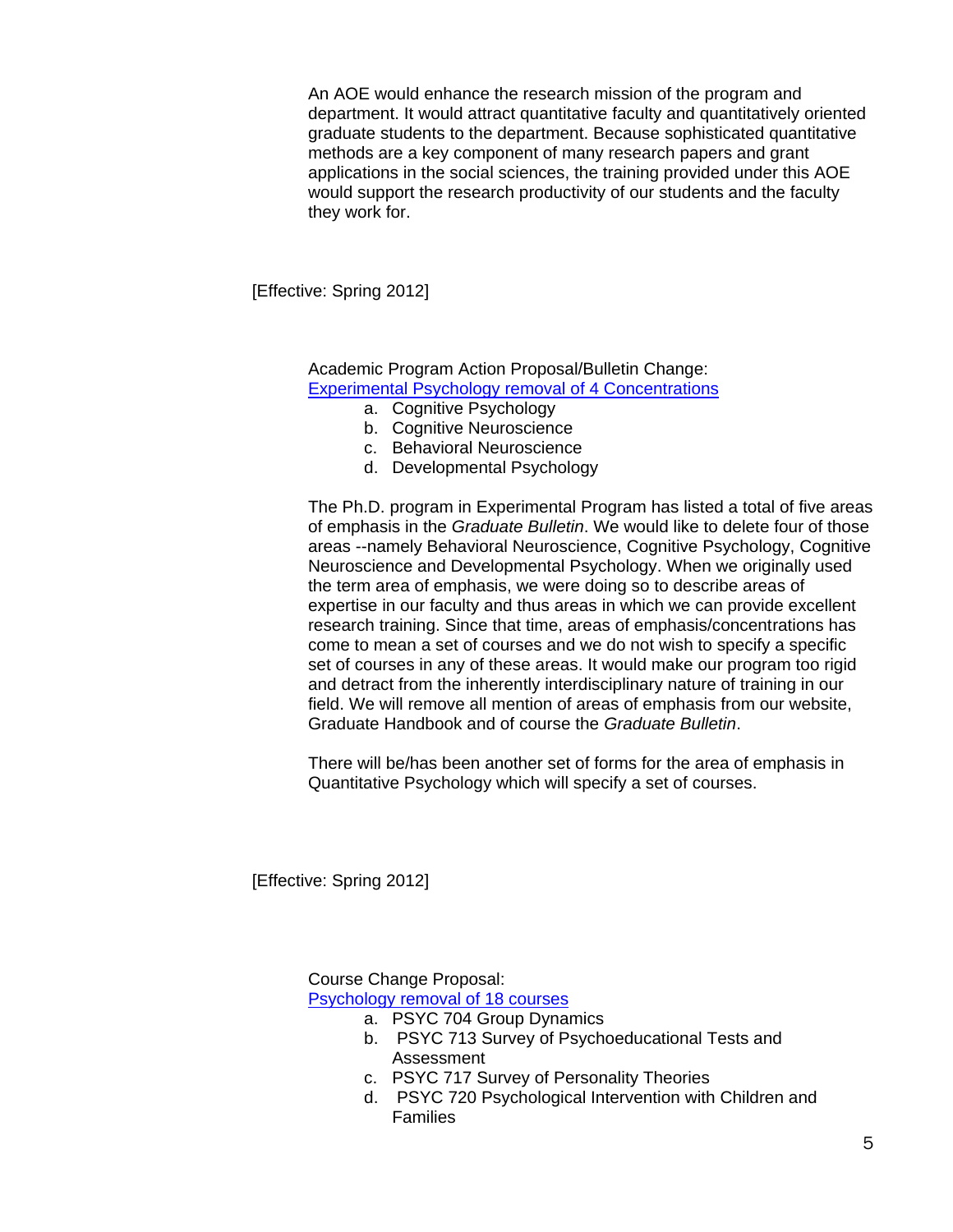- e. PSYC 721 Developmental Psychopathology and Resilience
- f. PSYC 728 Laboratory in Community Study
- g. PSYC 733 Neuropsychological Syndromes in Childhood
- h. PSYC 735 Survey of Psychopharmacology
- i. PSYC 743 Theory and Practice of Mental Health Consultation II
- j. PSYC 750 Psychology of Women
- k. PSYC 780 Behavior Therapy
- l. PSYC 781 Behavior Therapy Practicum: Adults
- m. PSYC 791 College Teaching of Psychology II
- n. PSYC 826 Family Psychotherapy
- o. PSYC 834 Experimental Psychopathology
- p. PSYC 836 Seminar in Psychopharmacology
- q. PSYC 837 Psychological Test Construction
- r. PSYC 842 Seminar in Mental Retardation

The Department of Psychology requests removal of these courses from the *graduate bulletin* as they have been inactive for approximately 10 years and are not required courses for the department's graduate curriculum.

[Effective: Spring 2012]

#### *History*

Academic Program Action Proposal/Bulletin Change: [HIST Two concentration changes](http://gradschool.sc.edu/gradcouncil/curr_docs/APAHISTLATIN_201141.pdf)

- a. Add: History of Science, Technology and Environment
- b. Add: Latin America
- c. Delete: Ancient world, and Medieval world

We wish to add two new concentrations to the PhD in History for the class enrolling in the fall of 2012: 'Latin America' and 'History of Science, Identity and Economic Development' concentration and we believe that creating a specific concentration in these two areas will better serve our students' interest, both in the program here and on the job market.

Latin America is a vibrant field in the discipline of history, and a field in which there are a large number of jobs. Since 2006 we have hired two new faculty who regularly teach graduate seminars in the field, and many of our students do Latin American history as their second or third field (it is one of the most common non-US second and third fields). However when students take a comprehensive exam following course work in this area we cannot officially label it as such, since we do not offer this concentration. Our regular rotation is to offer at least three Latin American courses every four semesters, so students would be able to fulfill the major field requirement for four reading courses within 5 semesters.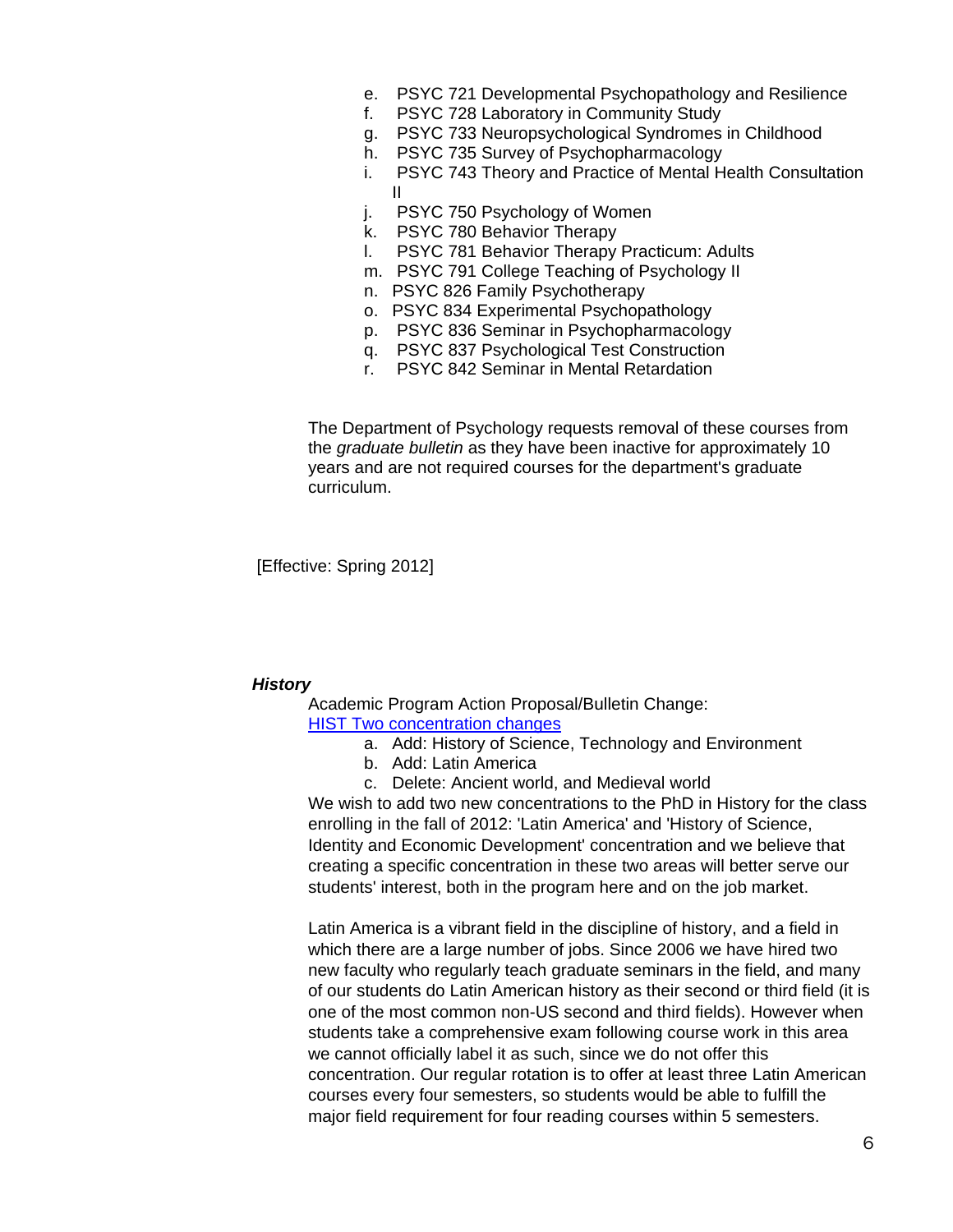Students could also take a course outside the department. We believe we have the faculty numbers and student interest to offer a rigorous and diverse (from the 18th to 20th centuries and from the Caribbean to the Andes) field in Latin American history.

The History of Science, Technology, and the Environment is the fastest growing segment of the history department. Since 2004 four new faculty have been hired; there are five faculty in the department in this area. Since this is a fairly specific subdiscipline (with its own discrete, professional societies and fully-fledged departments at a number of universities) we feel it needs to be declared a concentration and not operate as a variant of the "Culture, Identity and Economic Development" concentration, in order to attract top-notch students to our program. There are currently several students working on history of STE topics in our program and graduate seminars are regularly offered.

We would also like to add an MA concentration in History of Science, Technology, and the Environment for the same reasons.

[Effective: Fall 2012]

### Academic Program Action Proposal/Bulletin Change: [HIST 899 increase to 18 credits](http://gradschool.sc.edu/gradcouncil/curr_docs/APAHIST899_201141.pdf)

The changes to our PhD program requested here are driven by our selfassessment. Over the past two years we have examined the challenges our students face completing their degrees, and we have found that while nearly all students find writing a dissertation demanding, ours are also unusually tested by the extent and scheduling of their coursework and comprehensive exams, as well as by the difficulty of writing a master's thesis while taking courses en route to the PhD. Therefore, we propose to make the following change to the program in the interest of reducing time to degree (prior to admission to candidacy). These changes have been carefully crafted to avoid any reduction in the rigor of the program. These changes bring our program in line with other highly-ranked PhD-granting institutions in history, such as Princeton, Harvard, UC Berkeley, Wisconsin, and Michigan.

1. We would like to offer direct admission to the PhD program, without requiring a MA as a condition of PhD admission or PhD degree conferral. Students could complete the MA by taking thesis credit and passing a defense of the MA thesis, but this will be eliminated as a requirement. This is to speed up time-to-degree. The program retains two research seminars, so there will be little or no reduction in the amount of research required prior to the dissertation phase of the program.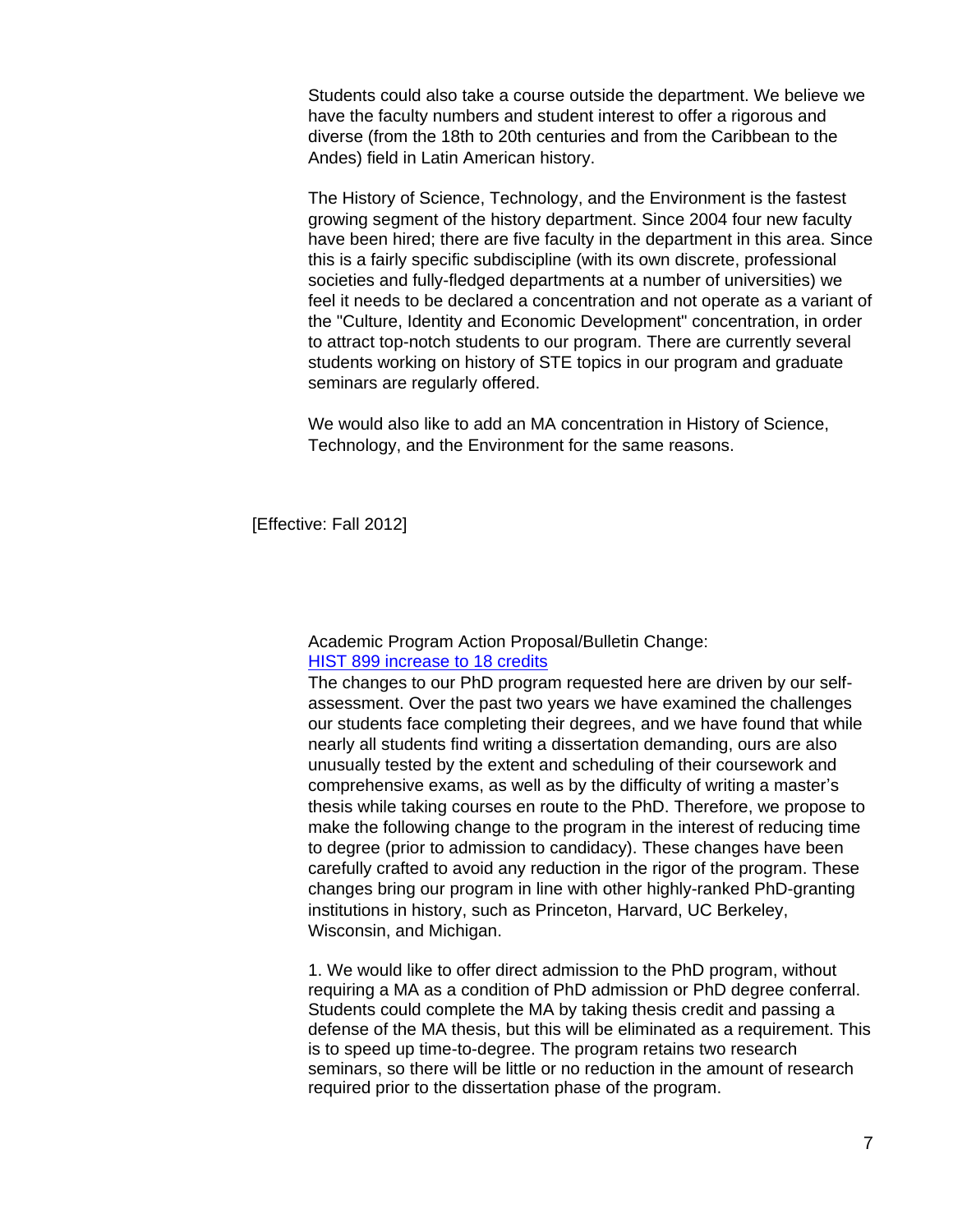2. We will reduce the requirement for 48 hours in coursework (which includes HIST 799, 3 MA Thesis credits) to 42 hours in coursework. This retains the current three field structure, but is designed to move students through their comprehensive exams by the end of the fifth semester. This is to speed up time-to-degree.

3. We will replace the reduction in coursework hours with an increase in dissertation hours (HIST 899) from 12 to 18. 60 total hours will continue to be required for the degree. This is to maintain the 60 hour degree requirement and shift students' emphasis to the dissertation. The overall quality of the dissertation in history is crucial for the academic job market. It matters far more than conference presentations, teaching experience or publications.

4. We will change our qualifying exam from the defense of the MA thesis to the submission of a seminar paper and its approval by the department's Graduate Committee. (Comprehensive exams remain the same in format). These papers can also be used for the assessment of the program, as they will become part of our records.

5. We want to 'clean up' the *bulletin* to make the requirements for our programs clearer to students. As it stands only some of the course requirements for the PhD are listed. This *bulletin* change offers a complete list of required coursework.

6. Changes have been made to the department description to reflect the new direct admission to the PhD as well as some new language about our admission policies that reflect current practice.

7. We also want eliminate long lists of courses in the MA bulletin description that remain 'on the books' but are not regularly offered.

[Effective: Fall 2012]

#### **GRADUATE SCHOOL**

Course Change Proposal:

#### **From:** [GRAD 800 The Graduate Student as Instructor \(4\)](http://gradschool.sc.edu/gradcouncil/curr_docs/CCPGRAD800_201141.pdf)

Workshop in teaching skills sponsored by The Graduate School to enhance teaching experiences for graduate students who are involved in formal or informal teaching. Pass/Fail grading. Not for degree credit.

**To:** GRAD 800 The Graduate Student as Instructor (0-3) variable Workshop in teaching skills sponsored by The Graduate School to enhance teaching experiences for graduate

students who are involved in formal or informal teaching.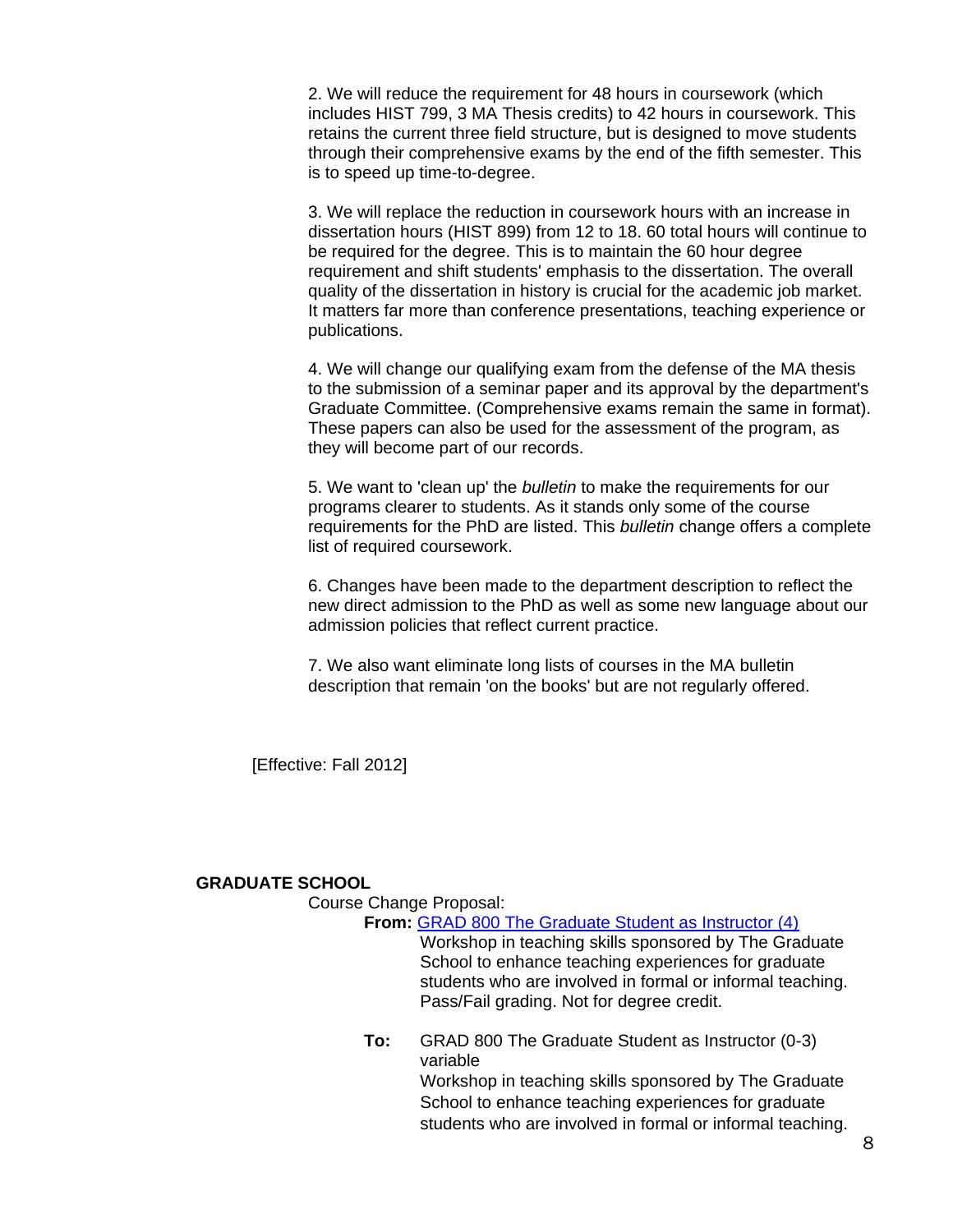Pass/Fail grading. Not for degree credit. May be repeated up to 6 credits.

[Effective: Summer I 2011]

## Course Change Proposal:

**From:** [GRAD 801 Graduate Student as Scholar \(4\)](http://gradschool.sc.edu/gradcouncil/curr_docs/CCPGRAD801_201141.pdf)

Seminar examining scholarly growth and professional productivity. Pass/Fail grading. Not for degree credit.

Prerequisites: Research project or permission of instructor.

**To:** GRAD 801 Graduate Student as Scholar (0-3) variable Seminar examining scholarly growth and professional productivity. Pass/Fail grading. Not for degree credit. May be repeated up to 6 credits.

[Effective: Summer I 2011]

## **MOORE SCHOOL OF BUSINESS**

## *International Business*

Course Change Proposal:

**From: [DMSB 711 Global Strategic Management I \(1.5\)](http://gradschool.sc.edu/gradcouncil/curr_docs/CCPDMSB711_201141.pdf)** 

Understanding strategic management in a global context.

**To:** DMSB 711 Global Strategic Management (2) Understanding strategic management in a global context.

[Effective: Summer I 2013] Course Change Proposal:

**From:** [DMSB 714 International Management \(1-2\)](http://gradschool.sc.edu/gradcouncil/curr_docs/CCPDMSB714_201141.pdf)

Knowledge and skills for managing multinational corporations, dealing with different cultures, and leading a global workforce. Best practices in global management.

**To:** DMSB 714 Managing the Multinational Enterprise (3)